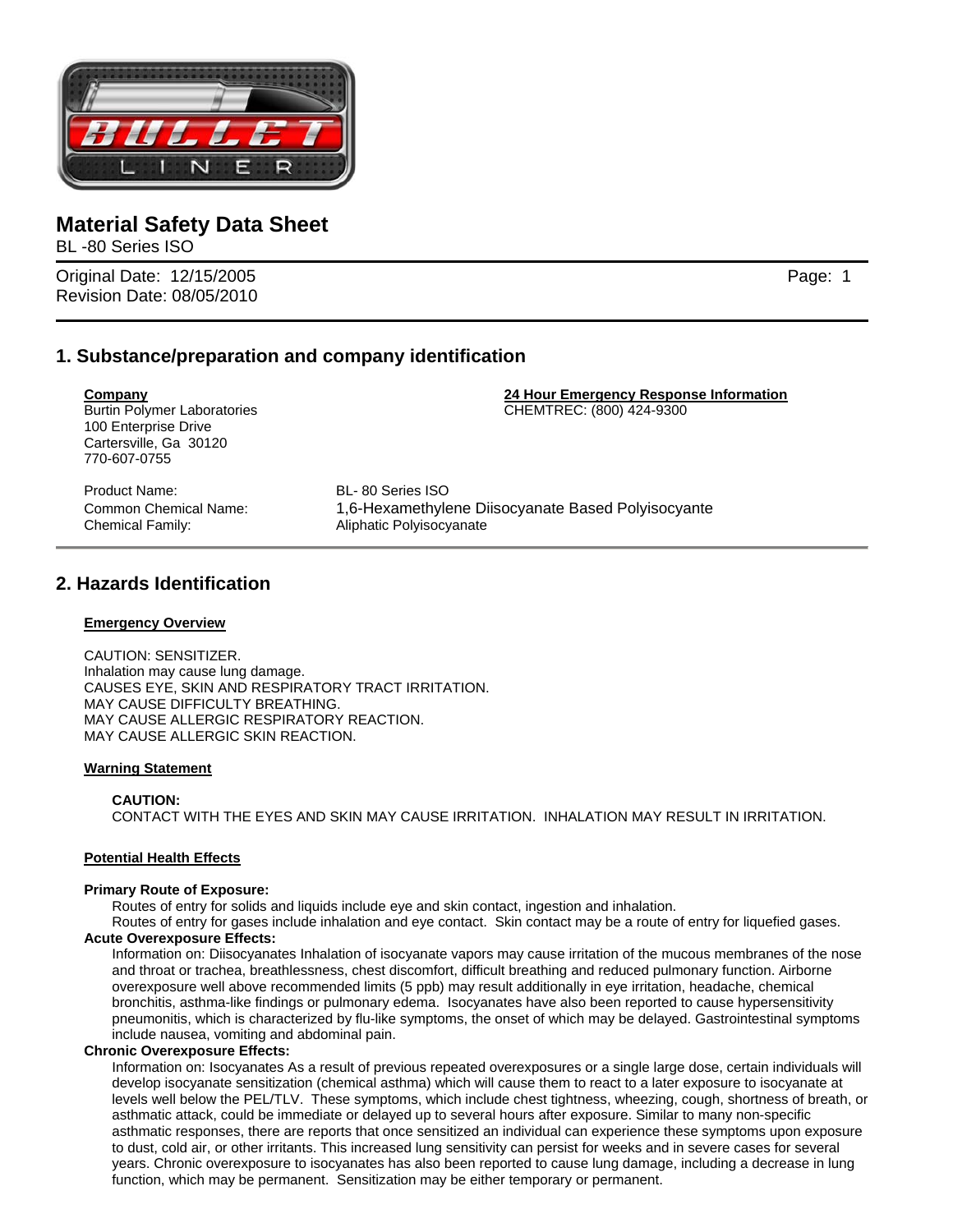BL- 80 Series ISO

Original Date: 12/15/2005 Page: 2 Revision Date: 08/05/2010

Prolonged contact can cause reddening, swelling, rash, scaling, or blistering. In those who have developed a skin sensitization, these symptoms can develop as a result of contact with very small amounts of liquid material, or even as a result of vapor-only exposure. Information on: Diisocyanates Acute or chronic overexposure to isocyanates may cause sensitization in some individuals, resulting in allergic symptoms of the lower respiratory tract (asthma-like), including wheezing, shortness of breath and difficulty breathing. Subsequent reactions may occur at or substantially below the PEL and TLV. Asthma caused by isocyanates may persist in some individuals after removal from exposure. Some isocyanate sensitized persons may experience asthma reactions upon exposure to non-isocyanate containing dusts or irritants. Cross sensitization to different isocyanates may occur*.* 

#### **First Aid Procedures – Aggravated Medical Conditions:**

The isocyanate component is a respiratory sensitizer. It may cause allergic reaction leading to asthma-like spasms of the bronchial tubes and difficulty in breathing. Medical supervision of all employees who handle or come into contact with isocyanates is recommended. Contact may aggravate pulmonary disorders. Persons with history of respiratory disease or hypersensitivity should not be exposed to this product. Preemployment and periodic medical examinations with respiratory function tests (FEV, FVC as a minimum) are suggested. An animal study indicated that MDI may induce respiratory hypersensitivity following dermal exposure. Persons with asthmatic conditions, chronic bronchitis, other chronic respiratory diseases, recurrent eczema or pulmonary sensitization should be excluded from working with isocyanates. Once a person is diagnosed as having pulmonary sensitization (allergic asthma) to isocyanates, further exposure is not recommended.

# **3. Ingredients**

| <b>Chemical Name</b><br>Homopolymer of Hexamethylene<br>Diisocyanate | <u>CAS</u><br>28182-81-2 | Amount<br>79.0 %   |
|----------------------------------------------------------------------|--------------------------|--------------------|
| Hexamethylene-1,6-Diisocyanate                                       | 822-06-0                 | $\leq 0.1 - 0.3\%$ |

### **4. First Aid Measures**

**Skin:** 

Wash affected areas with soap and water. Remove and launder contaminated clothing before reuse. Use lukewarm water if possible. For severe exposure, immediately get under safety shower and begin rinsing. Get immediate medical attention if irritation develops and persists.

**Eyes:** 

Immediately rinse eyes with running water for 15 minutes. Use lukewarm water if possible. Use fingers to ensure eyelids are separated and that the eye is being irrigated. Then remove contact lenses, if easily removable, and continue eye irrigation for not less than 15 minutes. Get immediate medical attention if irritation develops.

#### **Ingestion:**

DO NOT induce vomiting. Wash mouth out with water. Do not give anything by mouth to an unconscious person. Get medical attention.

#### **Inhalation:**

Move to fresh air. Aid in breathing, if necessary, and get immediate medical attention. Asthmatic symptoms may develop and may be immediate or delayed up to several hours. Extreme asthmatic reactions can be life threatening.

#### **Notes to Physicians:**

Eyes: Stain for evidence of corneal injury. If cornea is burned, instill antibiotic/steroid preparation as needed. Workplace vapors could produce reversible corneal epithelial edema impairing vision. Skin: This compound is a skin sensitizer. Threat symptomatically as for contact dermatitis or thermal burn. Ingestion: Treat symptomatically. There is no specific antidote. Inducing vomiting is contraindicated because of the irritating nature of the compound. Inhalation: Treatment is essentially symptomatic. An individual having a dermal or pulmonary sensitization reaction to this material should be removed from further exposure to any diisocyanate.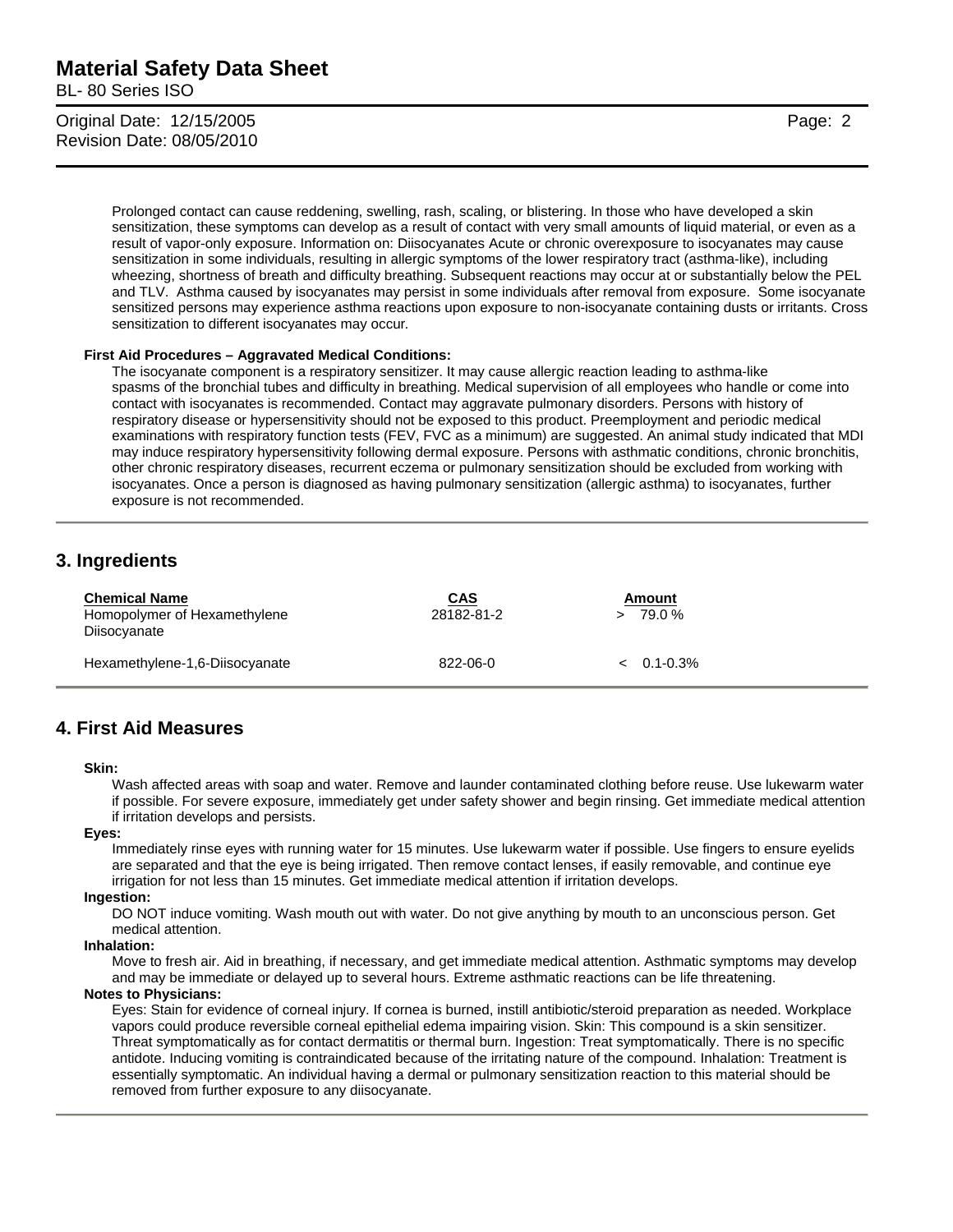BL- 80 Series ISO

Original Date: 12/15/2005 Page: 3 Revision Date: 08/05/2010

### **5. Fire Fighting Measures**

#### **Extinguishing Media:**

Dry chemical, Carbon dioxide (CO2), Foam, water spray for large fires.

#### **Fire Fighting Procedures:**

Firefighters should wear NFPA compliant structural firefighting protective equipment, including self-contained breathing apparatus and NFPA compliant helmet, hood, boots, and gloves. Avoid contact with product. Decontaminate equipment and protective clothing prior to reuse. During a fire, isocyanate vapors and other irritating, highly toxic gases may be generated by thermal decomposition or combustion. Exposure to heated diisocyanate can be extremely dangerous.

#### **Unusual Hazards:**

Closed container may forcibly rupture under extreme heat or when contents are contaminated with water (CO2 formed). Use cold-water spray to cool fire-exposed containers to minimize the risk of rupture. Large fires can be extinguished with large volumes of water applied from a safe distance, since reaction between water and hot diisocyanate can be vigorous.

### **6. Accidental Release Measures**

#### **Personal precautions:**

Clear area. Ensure adequate ventilation. Wear suitable personal protective clothing and equipment.

#### **Environmental precautions:**

Do not discharge into drains/surface waters/groundwater.

#### **Cleanup:**

Dike spillage.

For small amounts: Absorb isocyanate with suitable absorbent material (see § 40 CFR, sections 260, 264 and 265 for further information). Shovel into open container. Do not make container pressure tight. Move container to a well-ventilated area (outside). Spill area can be decontaminated with the following recommended decontamination solution: Mixture of 90 % water, 8 % concentrated ammonia, 2 % detergent. Add at a 10 to 1 ratio. Allow to stand for at least 48 hours to allow escape of evolved carbon dioxide. For large amounts: If temporary control of isocyanate vapor is required, a blanket of protein foam or other suitable foam (available from most fire departments) may be placed over the spill. Transfer as much liquid as possible via pump or vacuum device into closed but not sealed containers for disposal. For residues: The following measures should be taken for final cleanup: Wash down spill area with decontamination solution. Allow solution to stand for at least 10 minutes.

# **7. Storage and Handling**

#### **Storage temperature:**

| Minimum:        | $-34$ °C (-29.2 °F) |
|-----------------|---------------------|
| <b>Maximum:</b> | 50 °C (122 °F)      |

#### **Storage period:**

6 months @ 25 ˚C (77 ˚F): after receipt of material by customer

#### **Handling/Storage Precautions**

Do not breathe vapors, mists, or dusts. Use adequate ventilation to keep airborne isocyanate levels below the exposure limits. Wear respiratory protections if material is heated, sprayed, used in a confined space, or if the exposure limit is exceeded. Warning properties (irritation of the eyes, nose and throat or odor) are not adequate to prevent overexposure from inhalation. This material can produce asthmatic sensitization upon either single inhalation exposure to a relatively high concentration or upon repeated inhalation exposure to lower concentrations. Individuals with lung or breathing problems or prior allergic reactions to isocyanates must not be exposed to vapor or spray mist. Avoid contact with skin and eyes. Do not breathe smoke and gases created by overheating or burning this material. Decomposition products can be highly toxic and irritating. Store in tightly closed containers to prevent moisture contamination. Do not reseal if contamination is suspected.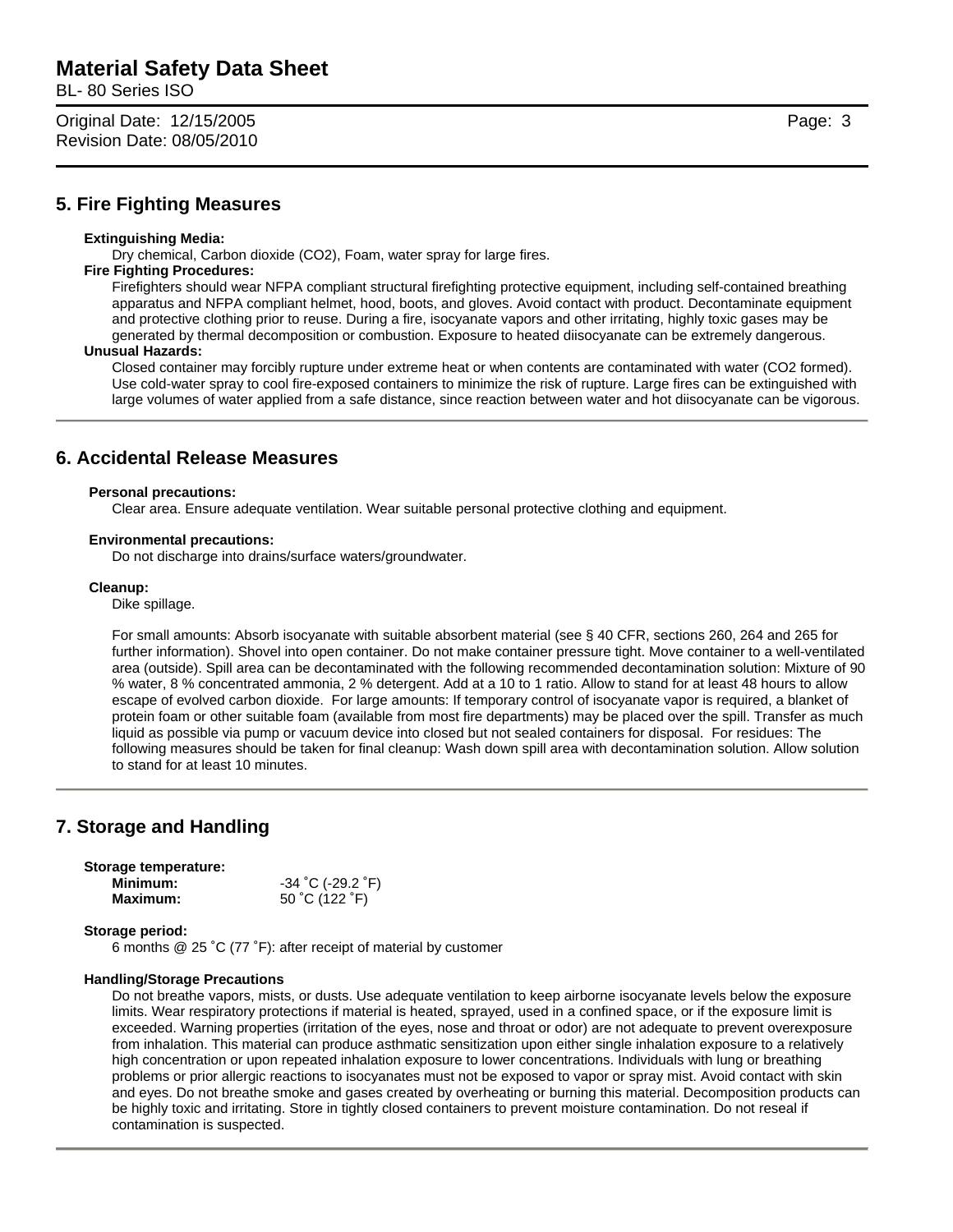BL- 80 Series ISO

Original Date: 12/15/2005 Page: 4 Revision Date: 08/05/2010

## **8. Personal Protection**

### **Components with workplace control parameters**

#### 3-isocyanatomethyl-3,5,5-

trimethylcyclohexyl isocyanate ACGIH TWA value 0.005 ppm ;

#### **Advice on system design:**

Provide local exhaust ventilation to maintain recommended P.E.L.

#### **Personal protective equipment**

#### **Respiratory protection:**

For situations where the airborne concentrations may exceed the level for which an air purifying respirator is effective, or where the levels are unknown or Immediately Dangerous to Life or Health (IDLH), use NIOSH-certified full facepiece pressure demand self-contained breathing apparatus (SCBA) or a full facepiece pressure demand supplied-air respirator (SAR) with escape provisions. When atmospheric levels may exceed the occupational exposure limit (PEL or TLV) NIOSH-certified airpurifying respirators equipped with an organic vapor sorbent and particulate filter can be used as long as appropriate precautions and change out schedules are in place.

#### **Hand protection:**

Chemical resistant protective gloves, Suitable materials, chloroprene rubber (Neoprene), chlorinated polyethylene, polyvinylchloride (Pylox), butyl rubber, fluoroelastomer (Viton)

#### **Eye protection:**

Tightly fitting safety goggles (chemical goggles). Wear face shield if splashing hazard exists.

#### **Body protection:**

Suitable materials, saran-coated material

#### **General safety and hygiene measures:**

Wear protective clothing as necessary to prevent contact. Eye wash fountains and safety showers must be easily accessible. Observe the appropriate PEL value. Wash soiled clothing immediately. Contaminated equipment or clothing should be cleaned after each use or disposed of.

# **9. Physical Properties**

| Color:                           | Colorless to light yellow                              |
|----------------------------------|--------------------------------------------------------|
| Form/Appearance:                 | Liquid                                                 |
| Odor:                            | Slight inherent odour                                  |
| pH:                              | Not Applicable                                         |
| Boiling point/boiling range:     | ca. 285 °C (545°F) @ 1,013 hPa (DIN 53171)             |
| <b>Flash point:</b>              | ca. 203 °C (397.4 °F) (DIN EN 22719)                   |
| Lower explosion limit:           | Not Established                                        |
| <b>Upper explosion limit:</b>    | Not Established                                        |
| Vapour pressure:                 | HDI Polyisocyanate: 5.2 X 10-9 @ 68 F (20 C) mmHg      |
| Density:                         | ca. 1.15 g/cm <sup>3</sup> @ 20                        |
| <b>Specific Gravity:</b>         | Approximately 1.15 @ 20 °C (68 °F)                     |
| <b>Solubility in Water:</b>      | Insoluble-Reacts slowly with water to liberate CO2 gas |
| <b>Autoignition temperature:</b> | ca. 435 °C (815 °F) (DIN 51794)                        |
| Viscosity, dynamic:              | ca. 700mPa.s @ 23°C (73.4 °F) (DIN EN ISO 3219/A.3)    |
| <b>Bulk Density:</b>             | Approximately 1,150.33 kg/m3                           |
| <b>Molecular Weight:</b>         | 500 Approximate Value, For the polyisocyanate          |
| Pour point:                      | ca. -36 °C (-32.8 °F)(ISO 3016                         |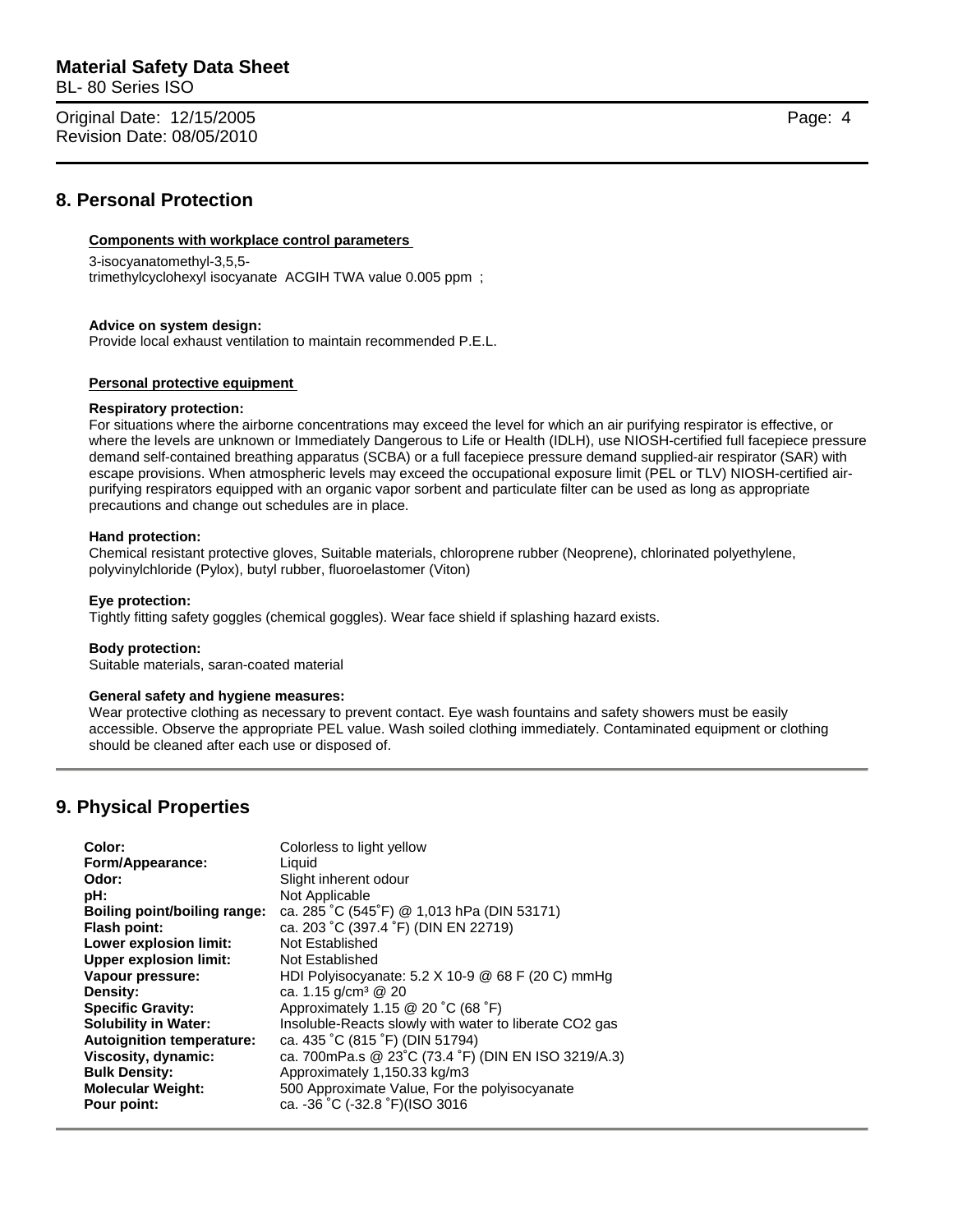BL- 80 Series ISO

Original Date: 12/15/2005 Page: 5 Revision Date: 08/05/2010

# **10. Stability and Reactivity**

#### **Hazardous Reactions:**

Contact with moisture, other materials that react with isocyantates, or temperatures above 350 F (177 C), may cause polymerization.

#### **Stability Data:**

Stable under normal conditions of use and storage

#### **Materials to Avoid:**

Water, Amines, Strong bases, Alcohols, Copper alloys

# **Conditions to Avoid:**

None known

#### **Hazardous Decomposition/Polymerization:**

By Fire and High Heat: Carbon dioxide (CO2), carbon monoxide (CO), oxides of nitrogen (NOx), dense black smoke., Hydrogen cyanide, Isocyanate, Isocyanic Acid, Other undetermined compounds.

# **11. Toxicological Information**

#### **Skin irritation:**

May cause severe irritation to the skin.

#### **Sensitization:**

Can sensitize the skin and/or respiratory tract of allergic persons.

# **12. Ecological Information**

No applicable data for this section.

# **13. Disposal Consideration**

#### **Waste Disposal:**

Incinerate or landfill in a licensed facility. Do not discharge into waterways or sewer systems.

#### **Container Disposal:**

Steel drums must be emptied (as defined by RCRA, Section 261.7 or state regulations that may be more stringent) and can be sent to a licensed drum reconditioner for reuse, a scrap metal dealer, or an approved landfill. Drums destined for a scrap dealer or landfill must be punctured or crushed to prevent reuse.

# **14. Transportation Information**

| <b>Proper Shipping Name:</b>     | Other regulated substances, liquid, n.o.s. (contains Hexamethylene-1,6-Diisocyanate) |
|----------------------------------|--------------------------------------------------------------------------------------|
| <b>Hazard Class or Division:</b> | a                                                                                    |
| <b>UN/NA Number:</b>             | NA3082                                                                               |
| <b>Packaging Group:</b>          | Ш                                                                                    |
| Hazard Label(s):                 | Class 9                                                                              |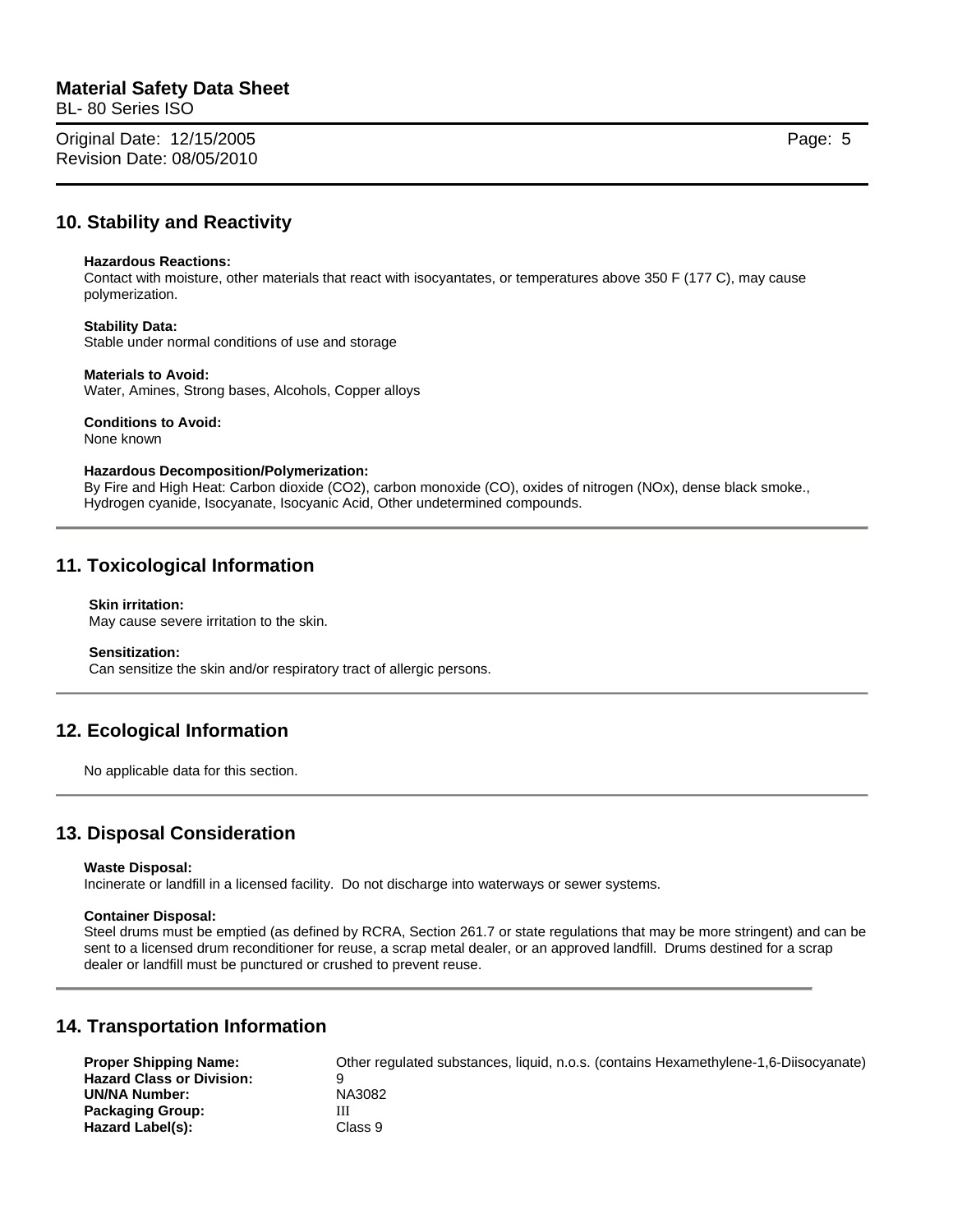BL- 80 Series ISO

Original Date: 12/15/2005 **Page: 6** Revision Date: 08/05/2010

| <b>RSPA/DOT Requiated Components:</b><br>Hexamethylene-1,6-Diisocyanate |                                                                                                  |
|-------------------------------------------------------------------------|--------------------------------------------------------------------------------------------------|
| <b>Reportable Quantity:</b>                                             | 15,119                                                                                           |
| Sea transport (IMDG)<br>Non-Regulated                                   |                                                                                                  |
| Air transport (ICAO/IATA)<br>Non-Regulated                              |                                                                                                  |
| <b>Additional Transportation Information</b>                            | When in individual containers of less than the Product RQ, this material ships as non-regulated. |
| 15. Regulatory Information                                              |                                                                                                  |

#### **United States Federal Regulations**

**OSHA Hazcom Standard Rating:** Hazardous

**TSCA Inventory Status** 

Listed on Inventory: Yes

**US. EPA CERCLA Hazardous Substances (40 CFR 302):** 

**Components** None

**SARA Section 33/312 Hazard Categories:**  Acute Health Hazard, Chronic Health Hazard

**US. EPA Emergency Planning and Community Right-To-Know Act (EPCRA) SARA Title III Section 302 Extremely Hazardous Substance (40 CFR 355, Appendix A): Components** None

**US. EPA Emergency Planning and Community Right-To-Know Act (EPCRA) SARA Title III Section 313 Toxic Chemicals (40 CFR 372.65) – Supplier Notification Required: Components None** 

**US. EPA Resource Conservation and Recovery Act (RCRA) Composite List of Hazardous Wastes and Appendix VIII Hazardous Constituents (40 CFR 261):** 

Under RCRA, it is the responsibility of the person who generates a solid waste, as defined in 40 CFR 261.2, to determine if that waste is a hazardous waste.

#### **State Right-to-Know Information**

The following chemicals are specifically listed by individual states: other product specific health and safety data in other sections of the MSDS may also be applicable for state requirements. For details on your regulatory requirements you should contact the appropriate agency in your state.

#### **Massachusetts, New Jersey or Pennsylvania Right to Know Substance Lists:**

| Weight percent     | <b>Components</b>              | CAS-No.  |  |
|--------------------|--------------------------------|----------|--|
| $0.1 - 0.3\%$      | Hexamethylene-1,6, Diisocyante | 822-06-0 |  |
| $\epsilon = 0.3\%$ | <b>Isopropanol</b>             | 67-63-0  |  |
| $\leq 0.1\%$       | p-Toluenesulfonic Acid         | 104-15-4 |  |